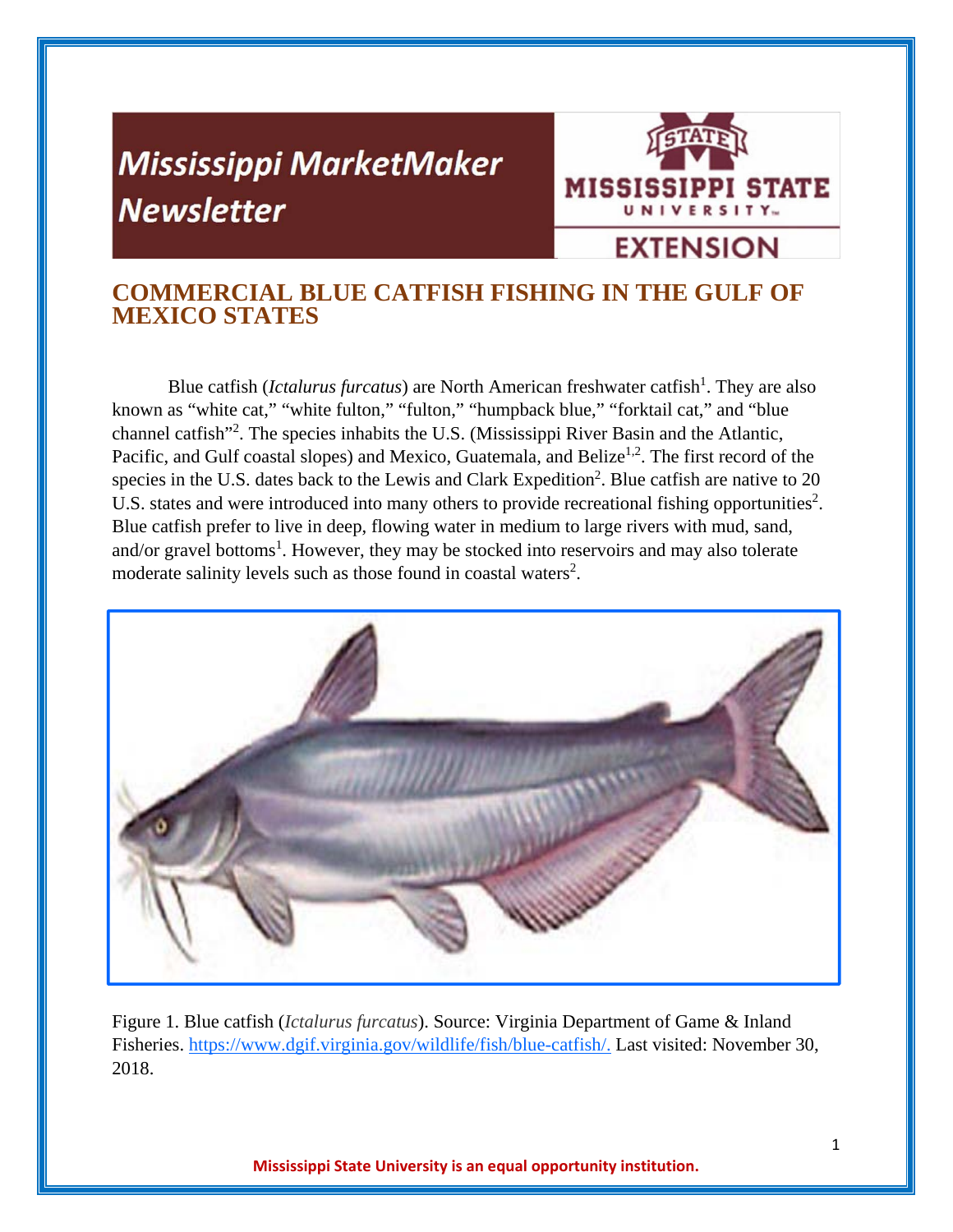Blue catfish are the largest of the catfishes in the family *Ictaluridae*, and can reach a maximum length of 65 inches, a maximum weight of 150 pounds, and a maximum age of 21 years<sup>1</sup>. They reach sexual maturity by approximately  $4 - 7$  years of age<sup>2</sup>. In Louisiana, blue catfish spawn from April to June<sup>2</sup>. Blue catfish are cavity nesters, seeking areas with minimal currents to deposit eggs<sup>2</sup>.

Blue catfish grow quickly, reach large sizes, are easy to catch, and are tasty to eat; these traits make them a popular fish among hook-and-line anglers<sup>2</sup>. Blue catfish support recreational fisheries in at least 7 states, and support both commercial and recreational fisheries in another 14 states<sup>2</sup>.

Blue catfish are marketed fresh and frozen, and are eaten steamed, fried, broiled, and baked<sup>1</sup>. In some southern and southeastern states, blue catfish are experiencing declines<sup>2</sup>. These are attributed to a variety of factors, including habitat modification (e.g., stream channelization), increased turbidity, drainage of natural habitats, pollutants and pesticides, and construction of  $impoundments<sup>2</sup>$ .

# References:

1 http://www.fishbase.org/Summary/SpeciesSummary.php?ID=3019&AT=blue+catfish  $2$  https://www.fisheries.org/docs/pub\_sympsample.pdf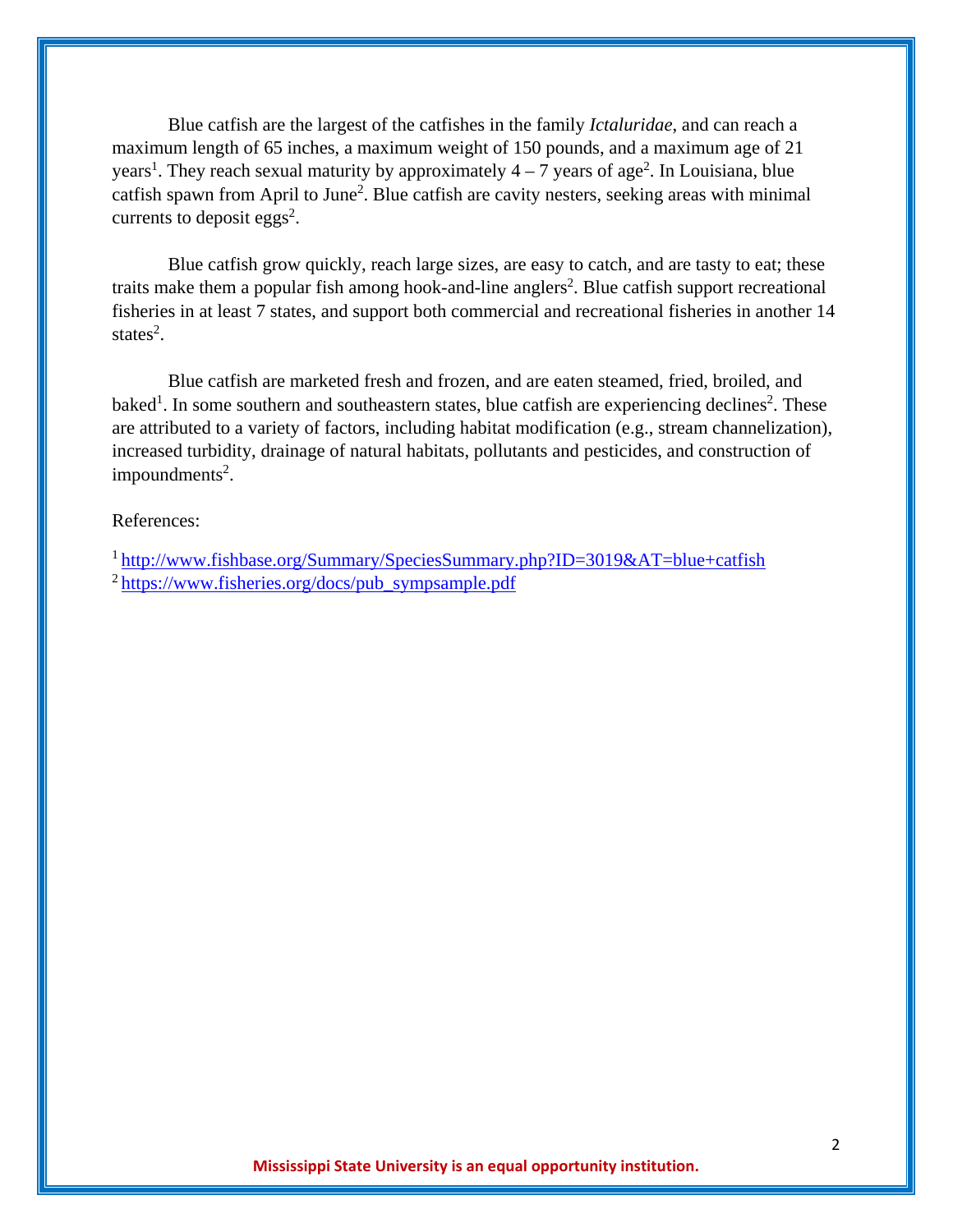# **Recipe for Zesty Baked Catfish**



Figure 2. This recipe is courtesy of tasteofhome.com. For ingredients and cooking instructions, please visit https://www.tasteofhome.com/recipes/zesty-baked-catfish/. Last visited: November 30, 2018.

#### **Commercial Landings**

The long-term annual commercial Blue catfish landings in the Gulf of Mexico states starting in 1990 are shown in Fig. 3. Since 2011, the Gulf supplied 57.8% of the total Blue catfish domestic landings (Fig. 4) averaging 3.6 million pounds and valued at \$1.8 million annually.

In 2016, Louisiana (45.7%) was the most significant supplier from the Gulf of Mexico with some landings from Texas (0.9%, Fig. 5). The rest of the Blue catfish was landed in Virginia (34.9%). Maryland landed 18.4%, and North Carolina added 0.2% to domestic landings.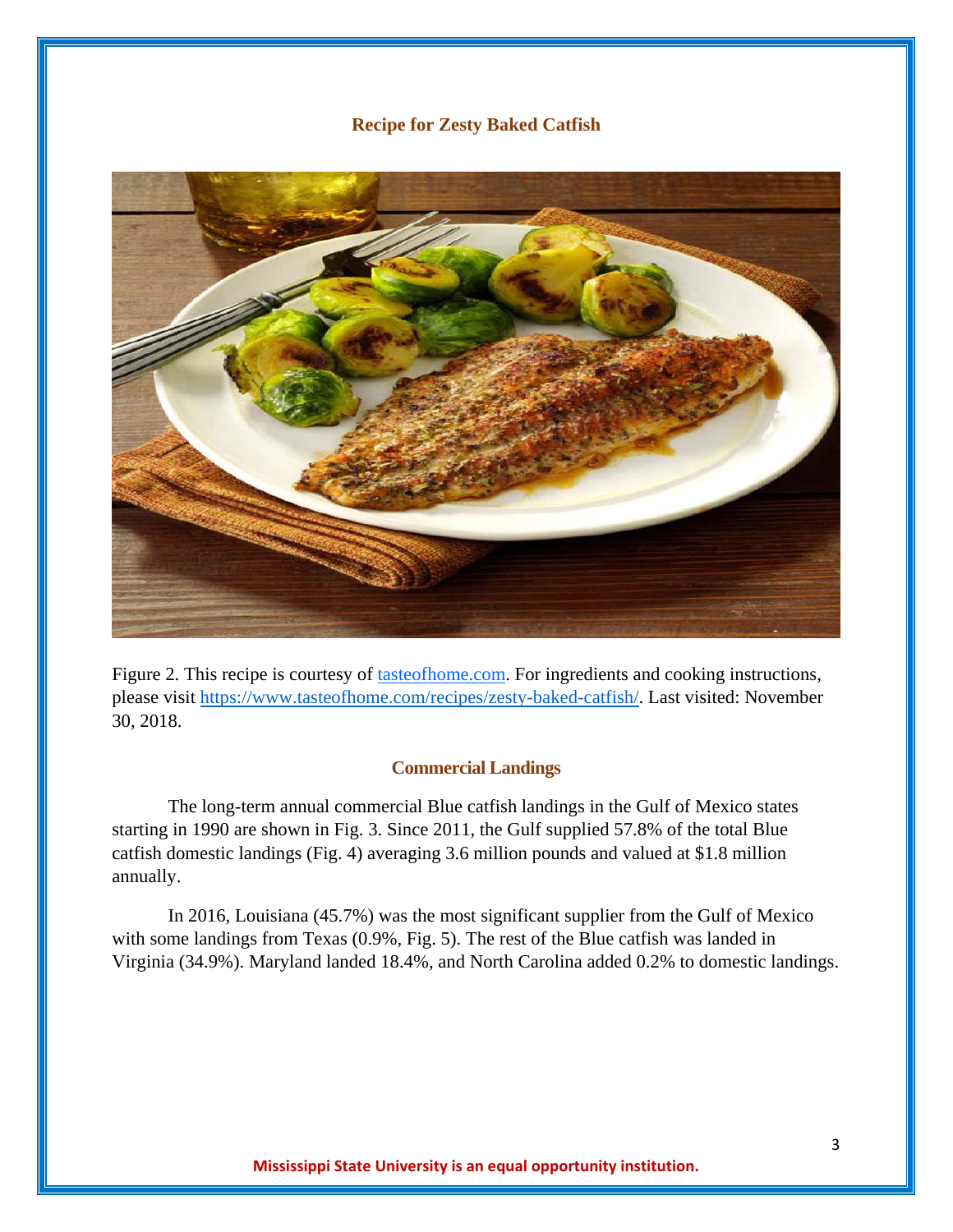

Figure 3. Commercial landings and dockside values of Blue catfish in the Gulf of Mexico region since 1990. The primary vertical axis shows the yearly commercial landings in pounds while the secondary vertical axis indicates the annual commercial dockside values in dollars. Source of raw data: NOAA Fisheries. http://www.st.nmfs.noaa.gov/. Last visited: November 30, 2018.



Figure 4. The vertical axis shows the percent of Gulf of Mexico to United States commercial landings of Blue catfish since 1990. Source of raw data: NOAA Fisheries. http://www.st.nmfs.noaa.gov/. Last visited: November 30, 2018.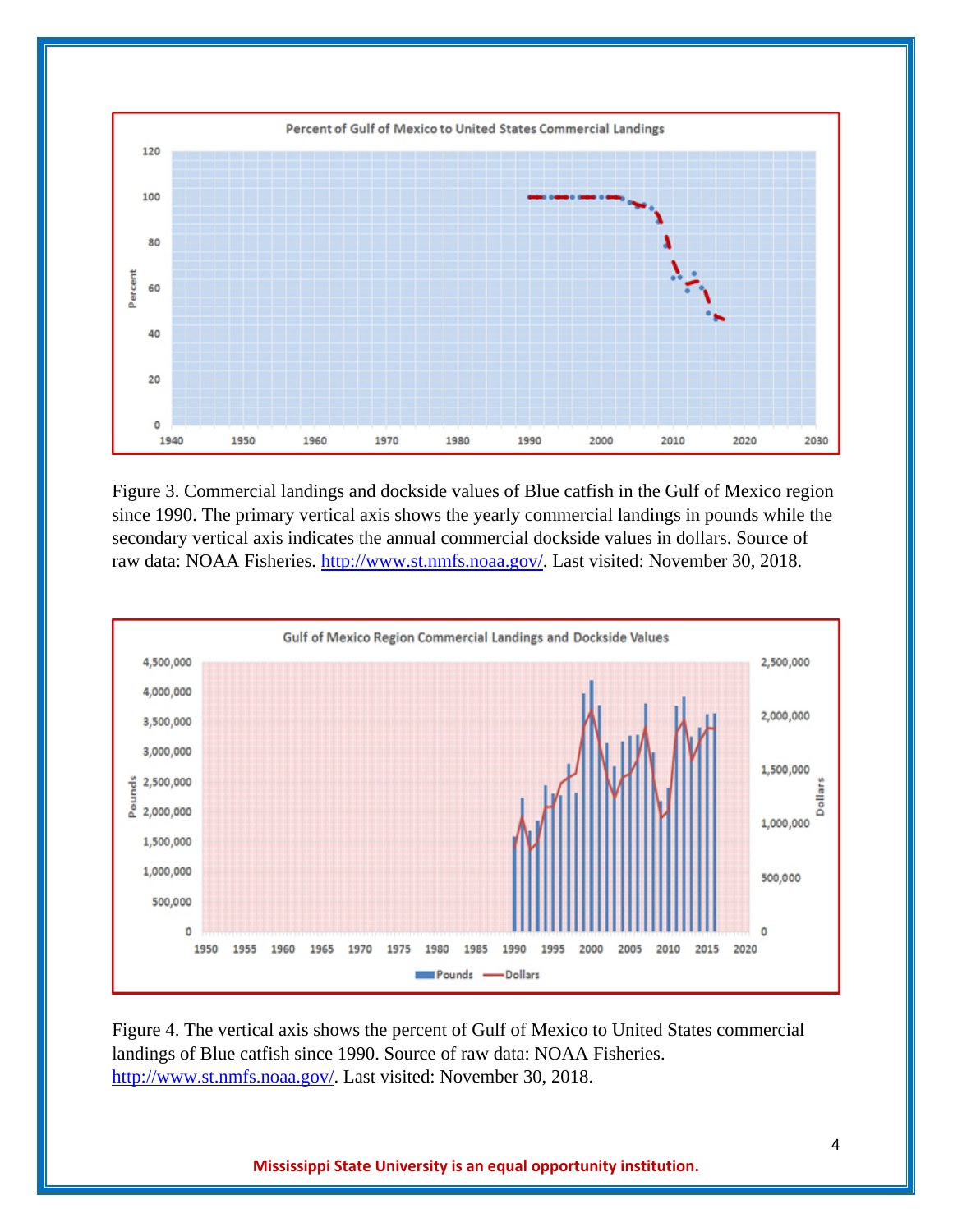

Figure 5. The pie chart shows the 2016 percent distribution of commercial landings of Blue catfish by producing states. Source of raw data: NOAA Fisheries. http://www.st.nmfs.noaa.gov/. Last visited: November 30, 2018.



Figure 6. The vertical axis shows the average yearly dockside prices of Blue catfish since 1990 in dollars per pound. Source of raw data: NOAA Fisheries. http://www.st.nmfs.noaa.gov/. Last visited: November 30, 2018.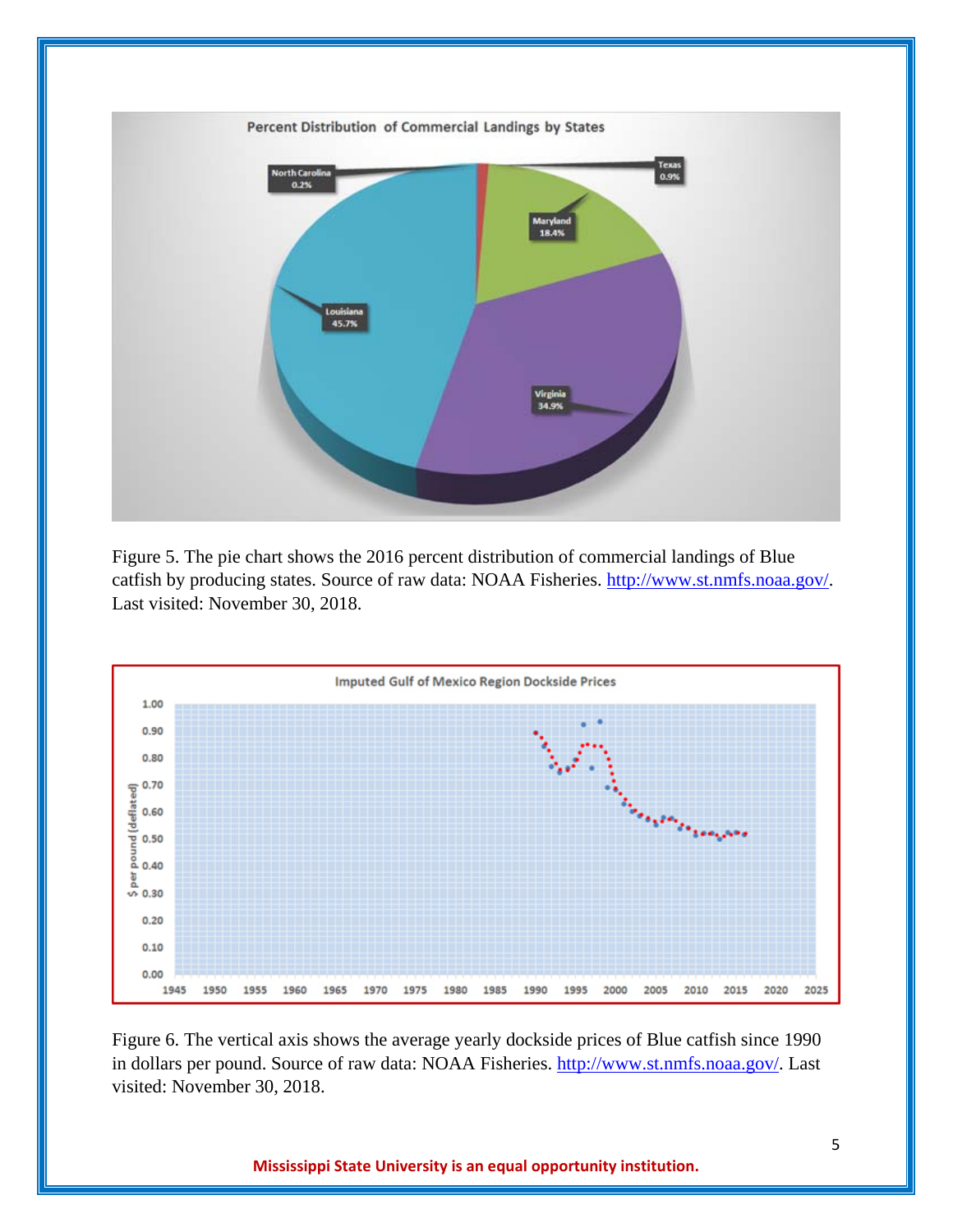The dockside prices of Blue catfish in the Gulf of Mexico states averaged about \$0.52 per pound during the past six years (Fig. 6). The ex-vessel prices were deflated by the consumer price index (2016=100).



Figure 7. The vertical axis shows the monthly commercial landings of Blue catfish in pounds in 2015 and 2016. Source of raw data: NOAA Fisheries. http://www.st.nmfs.noaa.gov/. Last visited: November 30, 2018.

# **MarketMaker Seafood Businesses**

In 2016, the Gulf-wide commercial landings of Blue catfish reached more than 3.7 million pounds with dockside values of \$1.9 million. Blue catfish are harvested year-round (Fig. 7). More than 12,000 businesses which catch, process, and sell seafood products are registered in MarketMaker nationwide. There are more than 200 businesses which promote their seafood products and services in Mississippi MarketMaker.

To search for seafood businesses in MarketMaker, perform the following procedures:

- 1. Go to https://ms.foodmarketmaker.com/main/mmsearch/
- 2. Click "search" and type "**Seafood**" in the product box.
- 3. You can sort the search results by relevance and name.
- 4. You can also limit online searches by state, and type of business.

# **Economic Contributions**

The economic contribution that the commercial Blue catfish fishing makes region-wide is crucial information in making private investment decisions, formulating government policy, and